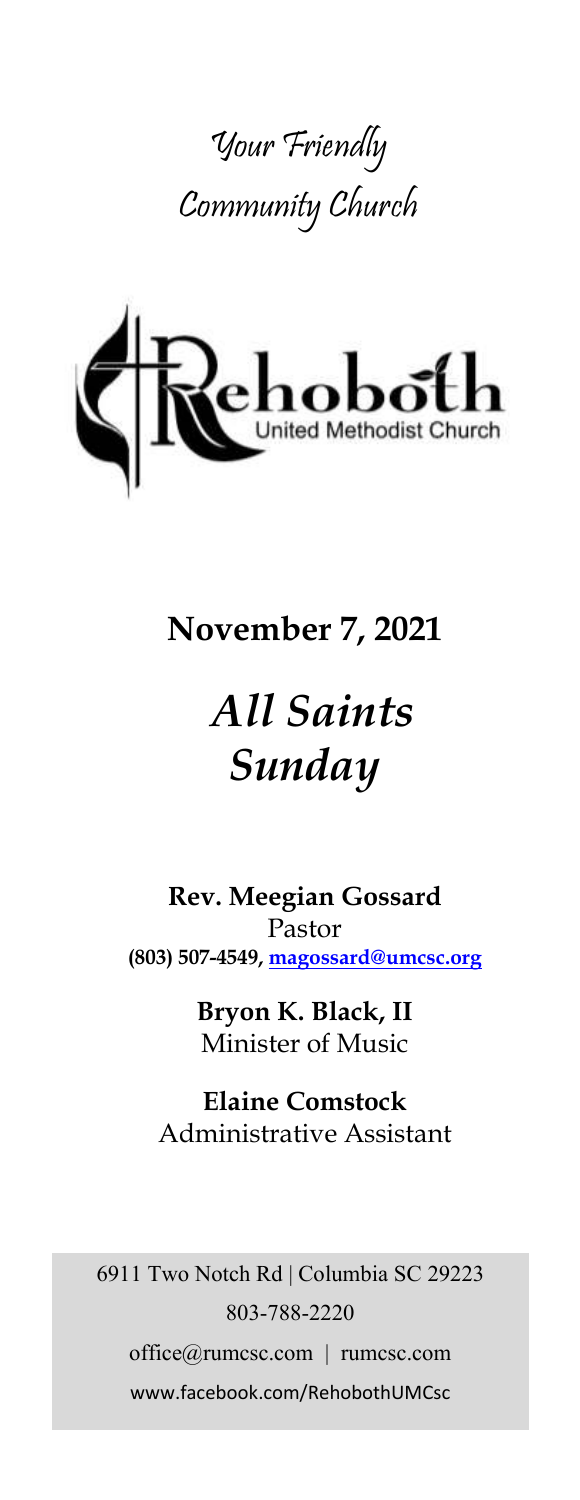#### **ORDER OF WORSHIP**

**PRELUDE** *"Shine on Us"*

# **WELCOME**

**& ANNOUNCEMENTS** Sherry Smoak

**STEWARDSHIP MOMENT** Diane Horn

#### **\*CALL TO WORSHIP:**

Leader: Sisters and brothers, let us rejoice in the vision of John: I saw a new heaven and a new earth! The old heaven and the old earth and the sea had disappeared.

**People: Then I saw the holy city, new Jerusalem, descending from God out of heaven, beautiful as a bride adorned for her husband.**

Leader: A great voice thundered from heaven: "See, God is making God's home with mortals! God will live with them They will be God's people. **People: God will wipe every tear from their eyes. There will be no more death, or sorrow, or crying, or pain. All of this – gone forever!" Thanks be to God! Alleluia! Amen.**

#### **\*HYMN #57**

*"O For a Thousand Tongues to Sing"* (omit verses 6-7)

#### **\*PRAYER OF THE DAY:**

**Almighty God, your word is life, and your promise is trustworthy and true. By the power of your Holy Spirit write your Word upon our hearts so that we may be your new creation, through Jesus Christ our Lord. Amen.**

#### **ALL SAINTS RECOGNITION**

Don Fulmer, Jim Baxter, Ida Stewart, Donald Joyner, James Hipp, Peter Spadetti, Glenda Spadetti

**CHILDREN'S MOMENT** Diane Horn

#### **PASTORAL PRAYER**

#### **THE LORD'S PRAYER:**

**Our Father, Who art in Heaven, hallowed be Thy name, Thy kingdom come, Thy will be done, on Earth as it is in Heaven. Give us this day our daily bread and forgive us our trespasses as we forgive those who trespass against us. And lead us not into temptation but deliver us from evil, for Thine is the kingdom, and the power and the glory forever. Amen.** 

**OFFERING** (Ushers will come to you.)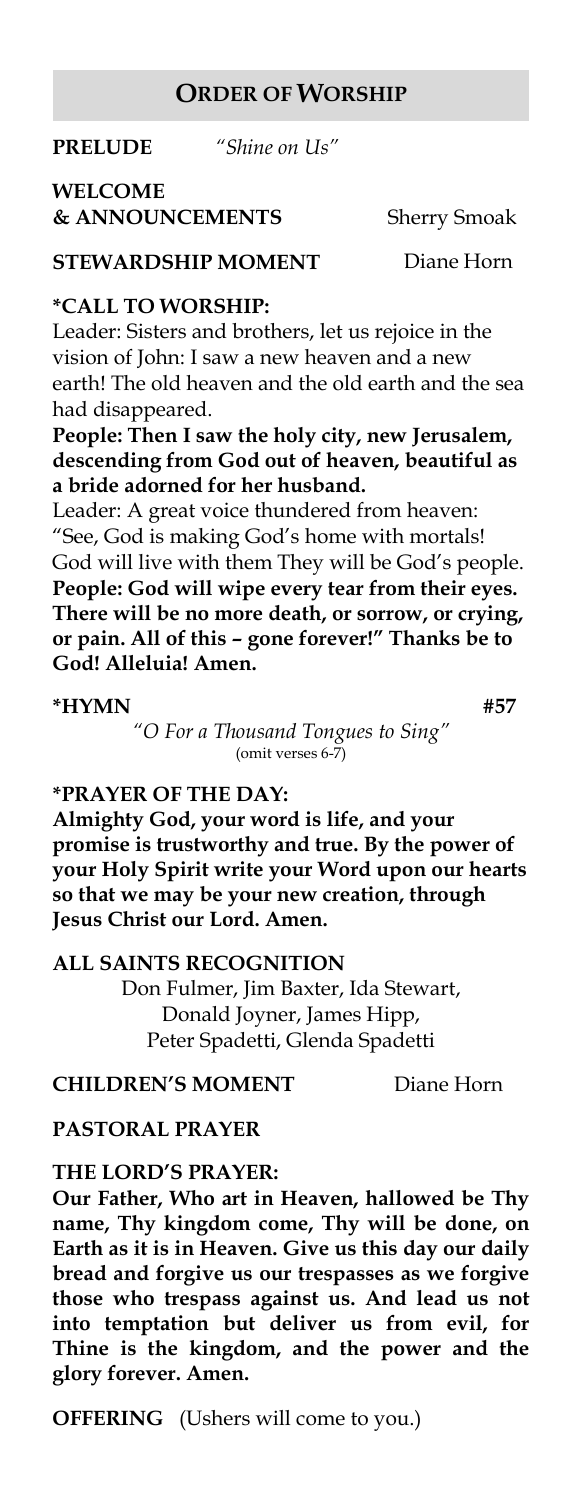**OFFERTORY ANTHEM** Bryon Black, II

*"Jesus Paid It All"*

**\*DOXOLOGY #95**

**SCRIPTURE:** Revelation 7:9-17 Sherry Smoak

**SERMON:** "The Other Side of the Curtain"

**\*HYMN OF INVITATION FWS #2113**  *"Lamb of God"*

**INVITATION TO CHRISTIAN DISCIPLESHIP** The altar is open for prayer. If you would like the pastor to pray with you, please so indicate. The doors of our church are open if anyone wants to join by profession of faith or by transfer.

#### **\*BENEDICTION**

#### AMEN RESPONSE #898

**POSTLUDE** *"Jesus Paid It All" \*Please stand as you are able.*

## **WELCOME GUESTS**

We welcome you this morning at Rehoboth UMC. If you are visiting, please complete a visitor's card located in your pew.

................................

Christmas is coming! Rehoboth will again order poinsettias as part of decorating the sanctuary. If you would like to purchase one in honor or memory of a loved one, please complete an order form and return no later than November 16. They are priced at \$15.00 each. Order forms are available in the narthex.

The Stewardship Campaign continues. If you have not turned in a pledge card and would like to do so, they are available in the narthex.

Thank you to all our men and women who have bravely served our country. Let us continue to pray for all our service members.

Sunday, November 14, is our day to celebrate the 110<sup>th</sup> anniversary of Rehoboth United Methodist Church. Please invite your family and friends to join with us. A meal will be served after the worship service.